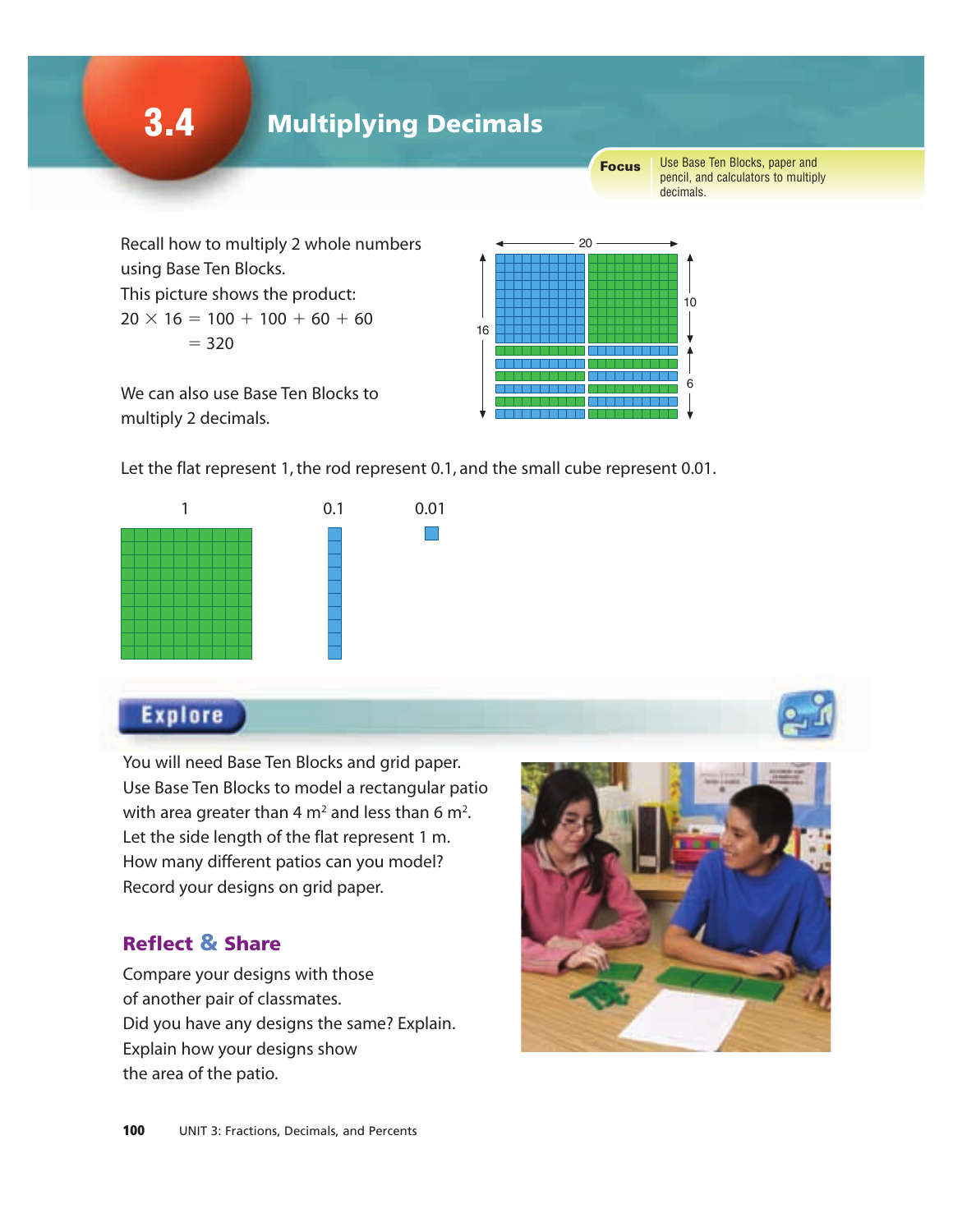## **Connect**

A rectangular park measures 1.7 km by 2.5 km. Here are 2 ways to find the area of the park.

► Use Base Ten Blocks.

Build a rectangle with length 2.5 and width 1.7. Count the blocks in the rectangle. There are 2 flats:  $2 \times 1 = 2$ There are 19 rods:  $19 \times 0.1 = 1.9$ There are 35 small cubes:  $35 \times 0.01 = 0.35$ The total area is:  $2 + 1.9 + 0.35 = 4.25$ The total area of the park is 4.25  $km<sup>2</sup>$ .



➤ Use the method for multiplying 2 whole numbers. The area, in square kilometres, is 1.7  $\times$  2.5. Multiply:  $17 \times 25$  17



Using front-end estimation to place the decimal point,  $1.7 \times 2.5 = 4.25$ . The area of the park is 4.25 km<sup>2</sup>.

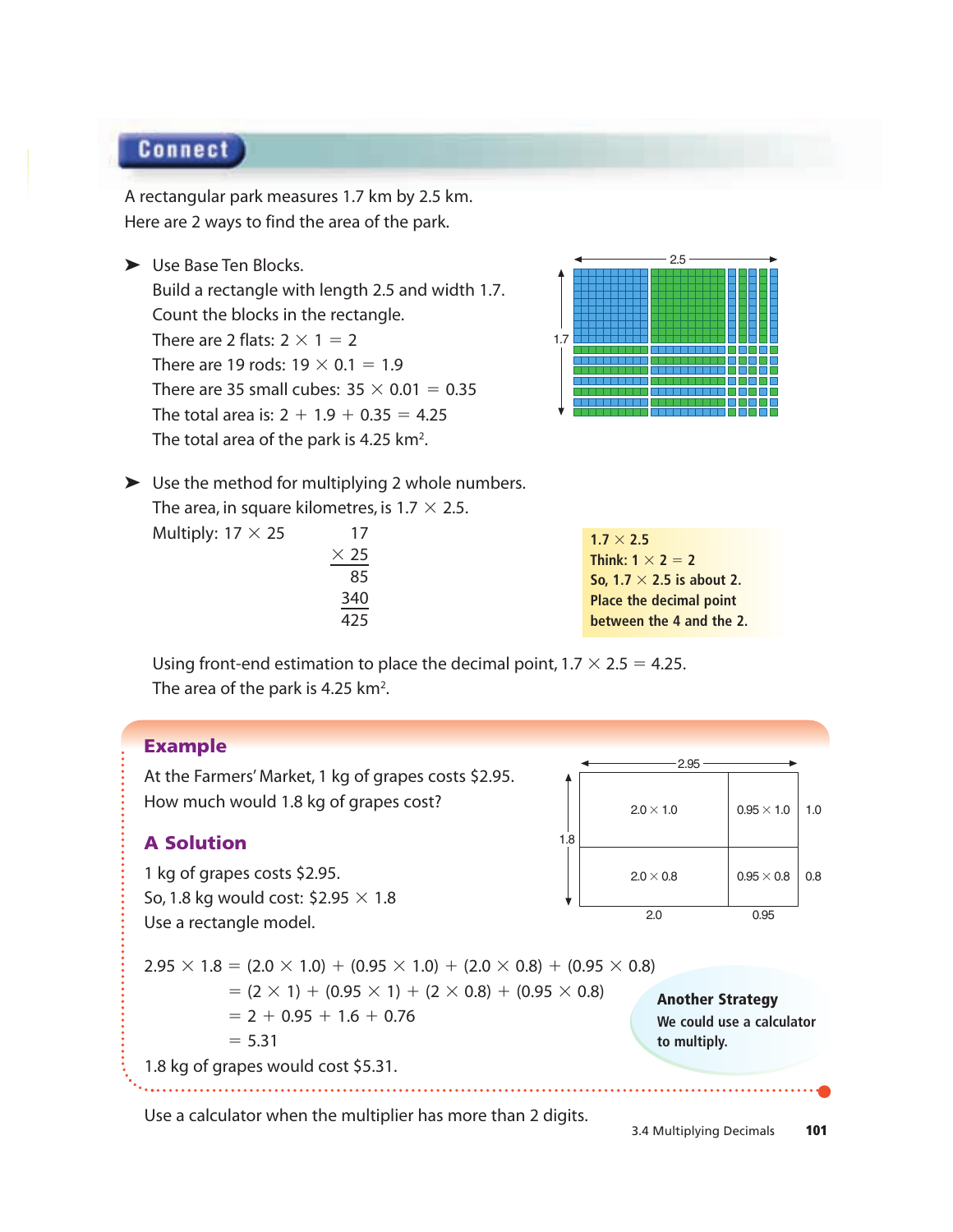## **Practice**

1. Write the product that each picture represents. Each small square represents 0.01.

| a | N, |
|---|----|
|   | ,  |
|   |    |
|   |    |
|   |    |
|   |    |
|   |    |
|   |    |
|   |    |
|   |    |
|   |    |
|   |    |
|   |    |
|   |    |

- 2. Use Base Ten Blocks to find each product. Record your work on grid paper. **a)**  $2.6 \times 1.5$  **b)**  $2.3 \times 0.4$  **c)**  $0.8 \times 0.7$
- **3.** Choose one part from question 2. Explain how the Base Ten Blocks show the product.
- 4. Multiply. Use a rectangle model. **a)**  $4.2 \times 3.7$  **b)**  $8.9 \times 0.3$  **c)**  $0.6 \times 0.9$
- 5. A rectangular plot of land measures 30.5 m by 5.3 m. What is the area of the plot? Estimate to check your answer is reasonable.
- **6.** Multiply. Describe any patterns you see.

| a) 8.36 $\times$ 10 |                      | <b>b</b> ) 8.36 $\times$ 0.1 |                      |
|---------------------|----------------------|------------------------------|----------------------|
| $8.36 \times 100$   |                      | $8.36 \times 0.01$           |                      |
| $8.36 \times 1000$  |                      |                              | $8.36 \times 0.001$  |
|                     | 8.36 $\times$ 10 000 |                              | $8.36 \times 0.0001$ |
|                     |                      |                              |                      |

- 7. **Assessment Focus** An area rug is rectangular. Its dimensions are 3.4 m by 2.7 m. Show different strategies you can use to find the area of the rug. Which strategy is best? Justify your answer.
- 8. Multiply.
	- **a)**  $2.7 \times 4.786$
	- **b)**  $12.52 \times 13.923$
	- **c)**  $0.986 \times 1.352$

Explain how you can check your answers.